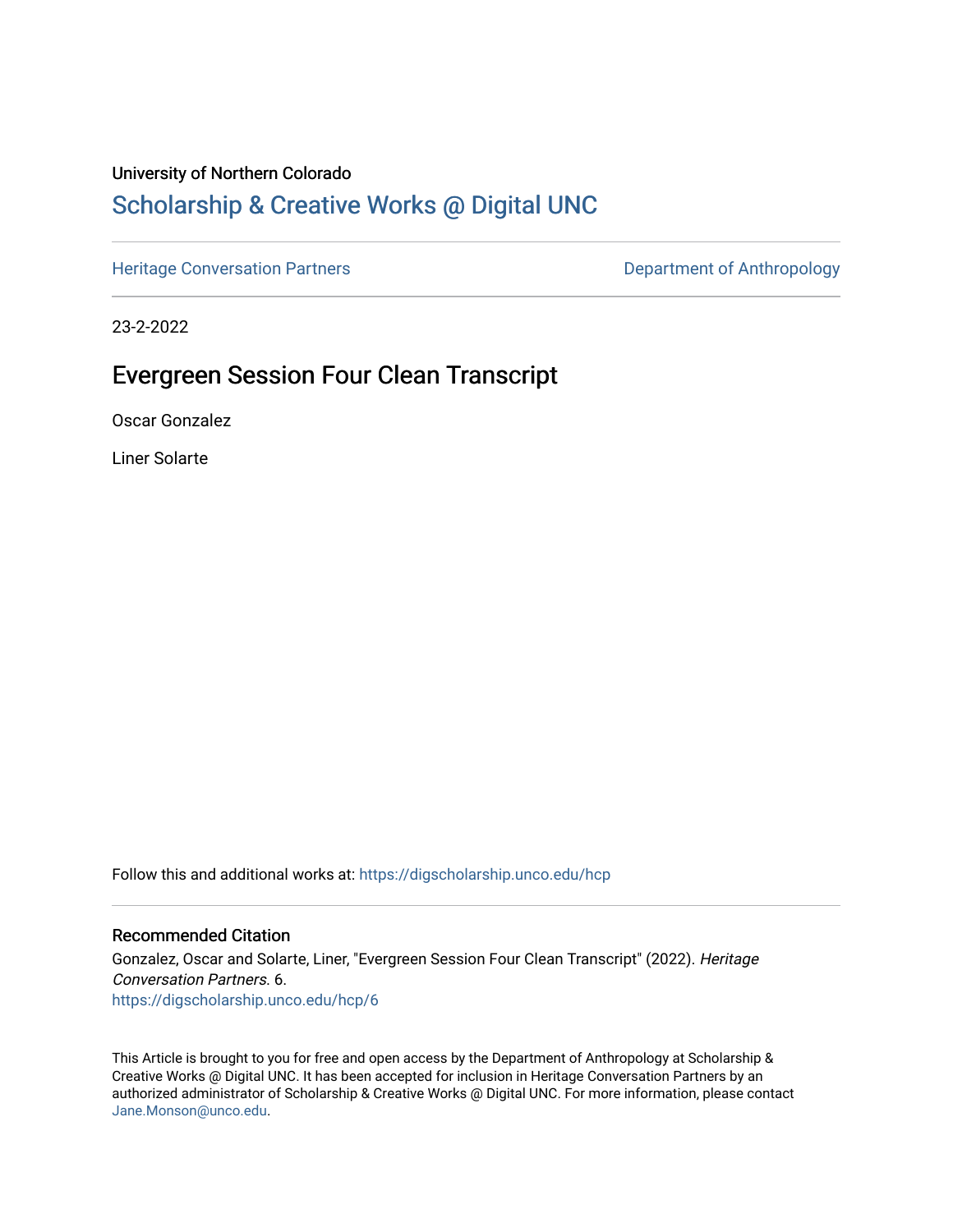February 23, 2022 ANT 300 class- Applied Anthropology, University of Northern Colorado 11:00 AM - 12:15 PM \* \* \* \* \* INTERVIEWERS: Emily Dzhinenko and Katie Carter PARTICIPANTS: Oscar Gonzalez and Liner Solarte Transcript: Captioning Provided by: Partners Interpreting [www.partnersinterpreting.com](https://usc-word-edit.officeapps.live.com/we/www.partnersinterpreting.com) 508-699-1477 (V) 508-809-4894 (VP) \* \* \* \* \*

This text, document, or file is based on live transcription. Communication Access Realtime Translation (CART), captioning and/or live transcription are provided in order to facilitate communication accessibility and may not be a totally verbatim record of the proceedings. This text, document, or file is not to be distributed or used in any way that may violate copyright law.

\* \* \* \* \*

(Captions provided by a live Captioner.)

CAPTIONER: Standing by.

EMILY: Good morning. We are going to wait just a couple more minutes and then we can get things started.

OSCAR: Good morning. I am ready to ask her if she will come.

EMILY: Okay. Has anyone heard from anyone else if they will be able to make it or not?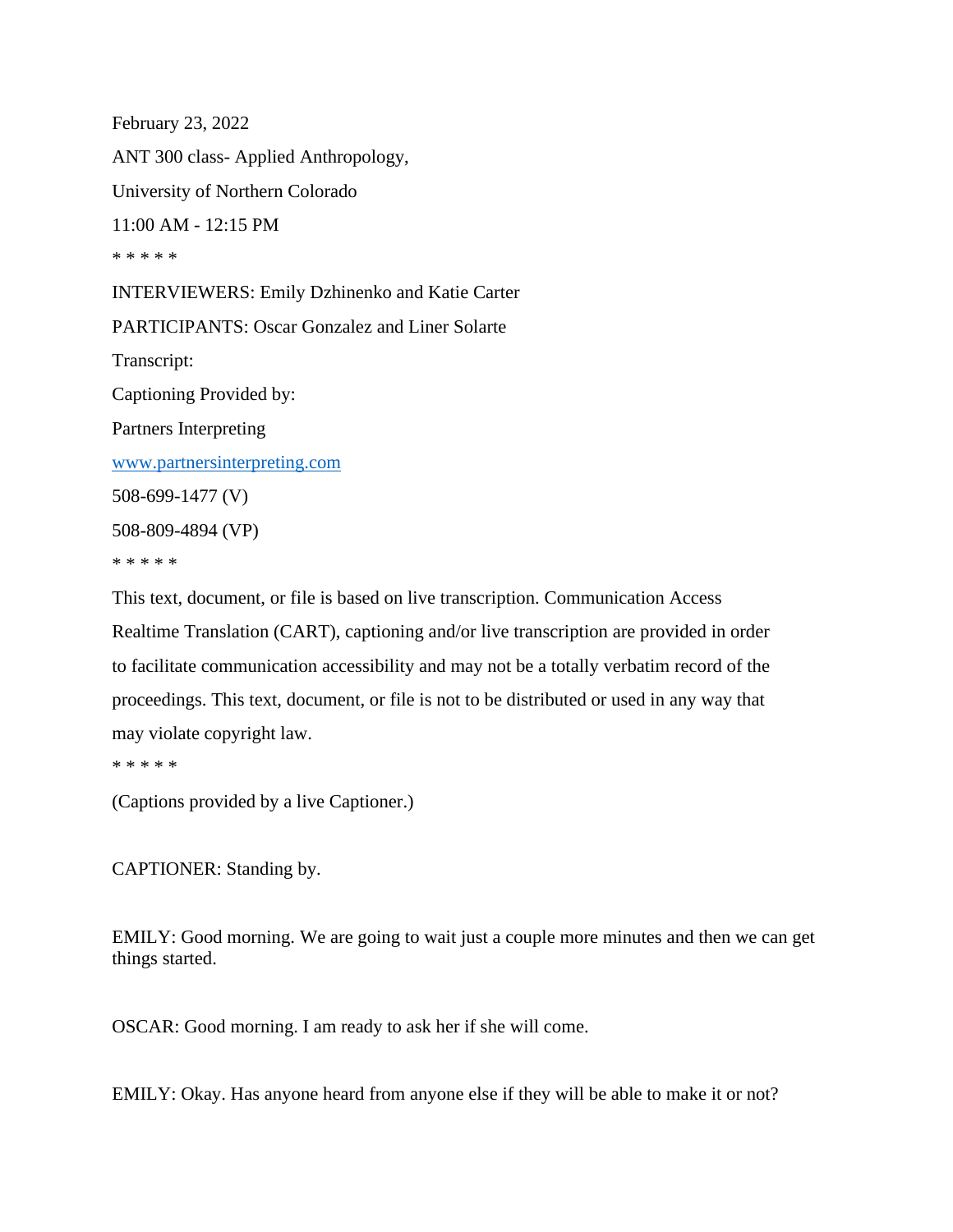OSCAR: Liner is coming.

KATIE: And Miranda said she would not be able to make it, but I have not heard from anyone else.

EMILY: Good morning.

LINER: How are you guys?

EMILY: I know one of our classmates, Miranda, she will not be able to make it today. I'm not sure about the two others that are typically here. I think we should go ahead and start. And if they join, that will be great. And if not, we will figure out why later. So, this week we want to talk about homes, family, and housing. I know we have talked about a lot of this throughout the past sessions, but there are some topics we have not necessarily covered. What is the most common kind of home, like is it an actual house, apartments, condos? Is that a mixture of everything?

LINER: In Venezuela, it is a house. And most of the people live in houses, I think. And there are also condos and apartments. There are different kinds of houses. Here we are finding that here -- I think it is when people live on a farm, it is mostly the same. But over there, it is a very humble house. I don't know how to describe that. Like the walls might be made up of this, very thin, [ Indiscernible] pipes like for water or the toilets. People have to carry the water. Most of the time they have lights and electricity. Something like that.

OSCAR: In El Salvador we have a territory with high probability of earthquakes. So, we don't have buildings. When you go to El Salvador, you might have a couple of buildings, no more than two or three buildings because in the past some earthquakes destroyed everything. So we are in a small country, a really, really small country. The custom, the construction of the houses and the offices, might be small buildings, two or three floors, no more than that. So, I think we have like the same structure, the concrete structure like Venezuela has, like Liner explained it. We have a coast, a big part of the country is in front of the ocean, the Pacific Ocean, so in that area, the houses are like for poor people. It's like a farm near that area. Everything, like the material we use to build houses there, is concrete. We don't have the same structure. We don't ever use wood or other materials that we are using here in the US. But concrete is cheaper there. We have plants and mountains that they produce. The concrete is cheaper there. So, it is a strong structure. If you build a house, you can have the same house maybe 100 years without doing higher maintenance. Because you have to take care of your electricity, and the ceiling, you have to take care of the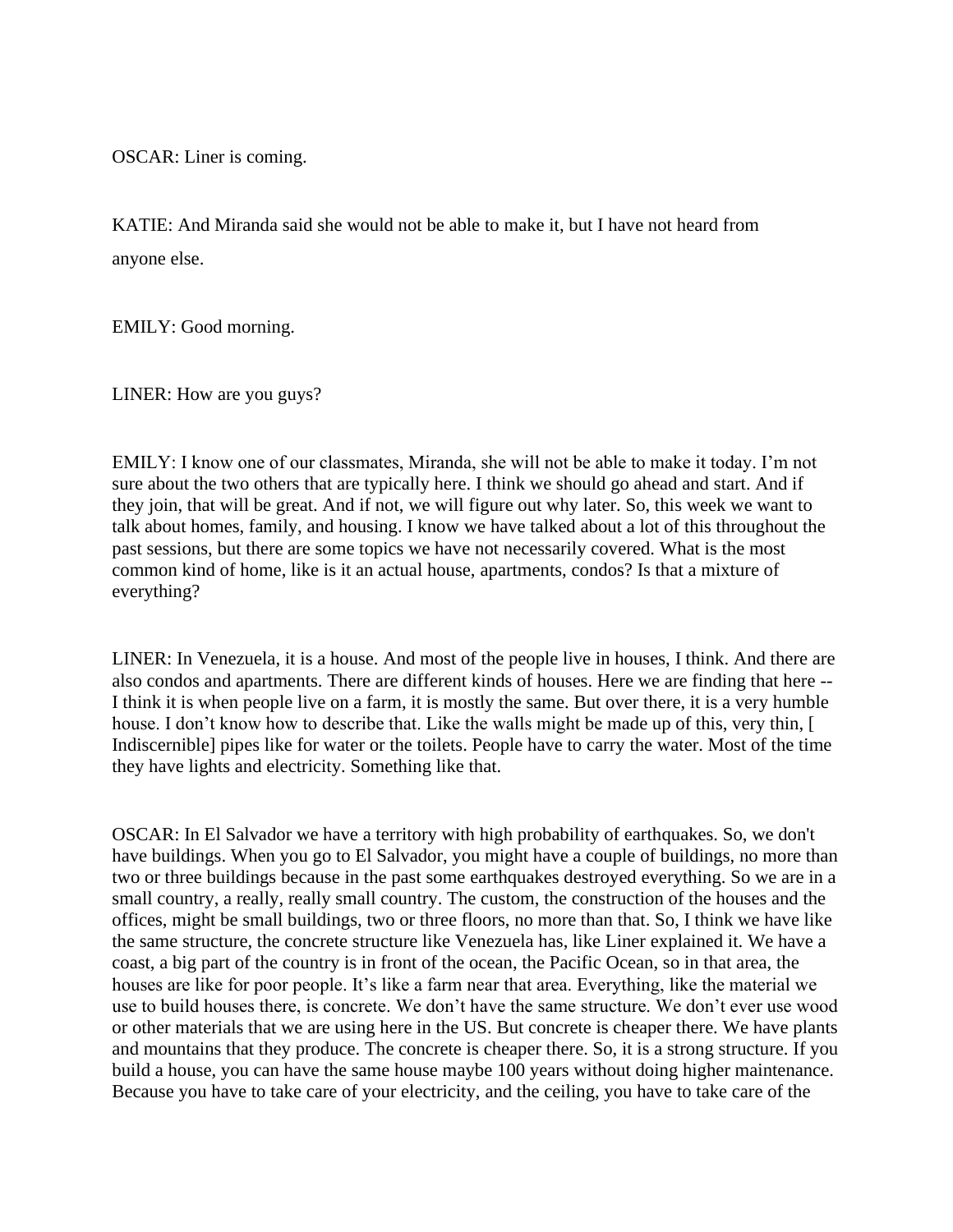ceiling because of course, it is impossible to have a ceiling for more than 20 years or something like that. But for sure it is better than here because we don't have extreme weather conditions [in] El Salvador]. There is just the same conditions, tropical weather. So, it is easier. Here we have cold conditions, like right now. And then we have hot conditions. And I think that damages every material that our houses are made of. In my case I used to have at the beginning of my life, outside of my house, my family house, I start having a small apartment. I buy an apartment in 1995, a long time ago. And then I sold the apartment and buy a small house and then buy another one, and at the end of the day we lived in a big house in a beautiful area, a safe area. As we talk in other meetings, you have security issues in my country. So, we have to pay more to live in a safer area. So that is what I can share about that.

LINER: I remember I went to -- I went to the Netherlands, Amsterdam. I went [Indiscernible] and after that, I realized in that moment the big gap that there is in my country. When you work on the trees [Indiscernible] you don't know if the people who live over there have money or a lot of money or something. But when you go to Venezuela, you know who is very poor and who has money just seeing the houses from the street.

EMILY: I guess just to answer the American perspective even though I am assuming you guys have seen it, it is really a mixture of houses and condos and apartments. I think who lives in them is more separated by generations of younger adults such as those in their 20s or some in their 30s. They definitely live in an apartment unless they are freshly married. And they took a loan from the bank. But the majority I would say younger people in the apartments and the older wealthier people have houses from what I've seen. But it is not exclusive. There are a lot of families that live in apartments. There are a lot of young kids that live in a house, but they are all renting a different room in it. It is so full of young adults. That is what I have noticed at least. What about you, Katie?

KATIE: I have noticed kind of the same and just in relation to like smaller towns. Like I grew up in a smaller city. We had lots of houses. We did not have a ton of apartments. Then as you get closer to bigger cities and things like that, there are a lot more apartments and condos from what I have noticed. And then lots of people just own a ton of land and have houses.

EMILY: Which family members live in your houses or typically live in a house in your country? In America if you are not a different ethnicity, typically it is just one or two generations in a house, but a lot of my friends that are either Hispanic or Chinese, you know, they continue with their cultural traditions of having maybe three or four generations living in one house together. So, what is it like for you guys?

OSCAR: In our case we don't have a tradition to live together. But we used to visit each other I think every weekend when I lived there and had my family. We try to be closer, to be in contact every week. But everyone, every family was in their own house. And I am the older son to my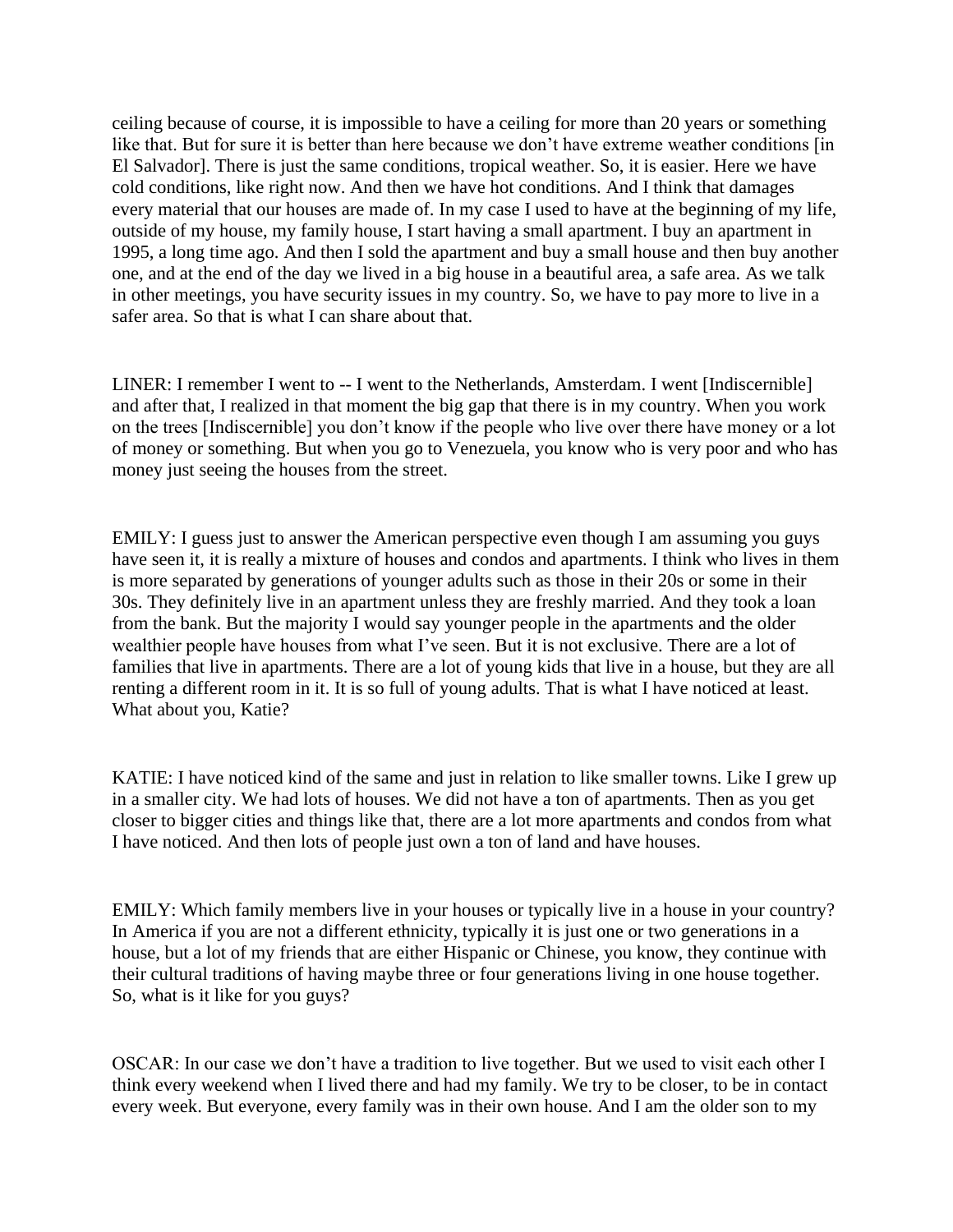family. I have my siblings, two guys, and everyone has their own house. My younger brother has an apartment because he is younger, but younger, I think at 37 years is not so young. But he decided to have an apartment, a luxury apartment. But everybody lives in their own space. We don't live together. I think we would have a lot of trouble too when there are too many hours being together. It is not easy. My mom is the queen of the house, and she doesn't want to let anybody make a decision. So, we decided to move to our own space.

KATIE: In my experience, a lot of my family live in separate houses. But I have grandparents that would live in the same town so we could see them a lot of the time and that has happened more recently. And I do have a lot of family everywhere. But I've had a lot of aunts and uncles start to move to where my siblings and parents and I live so that we can all spend more time to because we have not seen each other very often. I am not sure about other families because I have known people and had friends who have multiple generations of being in the same house. I cannot speak for everybody in the US, but that is my experience with this.

EMILY: Liner, are you able to answer right now?

LINER: Excuse me, yes. Can you hear me?

EMILY: Slightly. Could you be a little bit closer to the microphone?

LINER: Okay. Now?

EMILY: Yes.

LINER: In Venezuela it depends. Because when people don't have enough money, they can live four generations in one house, and the same house. Most of the time they build their house, and they used to build it in the [Indiscernible]. Their houses are growing if the families are growing. Because they don't have a place to go and enough money to buy an apartment or house. Or even a piece of land. They might make their houses on the top of their mama's house on the top of the house. But when people have enough money then they tend to move to another place and not two generations in one house.

EMILY: Is it expensive to buy or build a house for you guys? I have never had to buy a house, but it is pretty expensive and difficult here in America.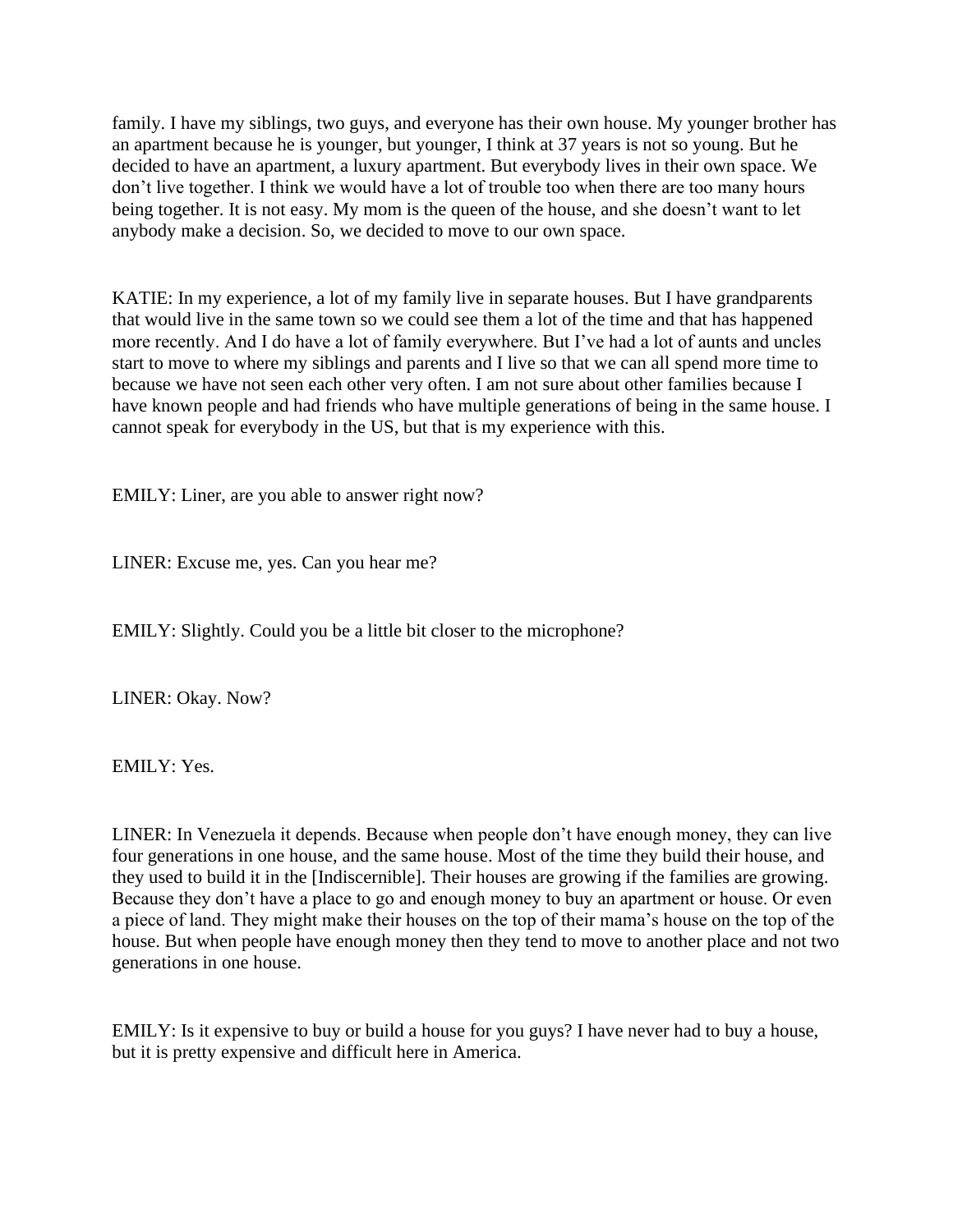LINER: It is like the same. It is cheaper down there, but people don't have the money. It is almost the same. I bought my apartment when I was 28. And I had three jobs at that moment. But they made me pay faster -- it was the same price, but money didn't have the same value.

OSCAR: For me it is the same. In my country it is difficult for people to have their own house. You have to be in a good job and have the credit to buy a new house or a used. And as Liner said, the houses are cheaper there. Right now, we live in a 350,000-dollar house. But it is like a 1 million house here. There is a huge difference. For me paying \$1800 there is a lot of money. It is too much money. But here if you are renting an apartment, you might be paying \$1800. It is not uncommon to pay that. I know it is a lot of money, but it is more easy to make money here than there. So, everybody starts in a small house. If they say the area is not safe, maybe the prices are lower. But here in the US, if you want to live in Detroit, for example, a house there is cheaper there than in Colorado or some areas in California, for example. So, I think it is the same.

EMILY: Another question we have is when should children move out? Is it encouraged? In America here typically it is not like when the kid turns 18, they need to move out because they are going to college or if they haven't moved out by a certain time in their 20s, it makes it sound like maybe they are lazy. I feel like that view is shifting since the economy is much more difficult and the housing market is a lot more expensive. So, it is much more popular for kids to be moving back home especially when the pandemic began. I know there were a lot of kids moving back home into their parents' houses so they could save money and have somewhere to live.

LINER: Leaving the house as a kid is not encouraged. If kids move out, it is because they want to. It is not because they have to. In my case I moved. My apartment, I left my apartment during the previous three years. It was because of the environment to move from my apartment. If you don't -- sometimes in Venezuela if there is an empty apartment, most of the time if there is an empty house, people can move into your house and get into your house without permission. [Indiscernible] you can take them out. That is why I moved. Because of that environment, not because of my mom told me," Hey, move out or move in with your buddies." No. I used to tell everybody my mom and I are very comfortable here in my mom's house. And my mom is happy. I have my apartment as an investment.

OSCAR: In my country you move when you get married. It is not a custom to move to another house like when you are 18 years old. For us it is strange to do that. We live with our family until we get married. As I told you, my younger brother, he got married when he was 33 years old, and it was maybe like three or four years ago. I am not sure how old he is right now. But for me it was too much it. Because all the time he used to go to drink every Friday and Saturday and getting into bed too late. And my dad was worried about him. That is the part that I don't like with our tradition, to move until we get married. But it is like that in my country. I moved when I was really young. Because I got married when I was 18 years old with my school girlfriend. So, I moved when I was young. But it is not the common thing. It is not a tradition to live with your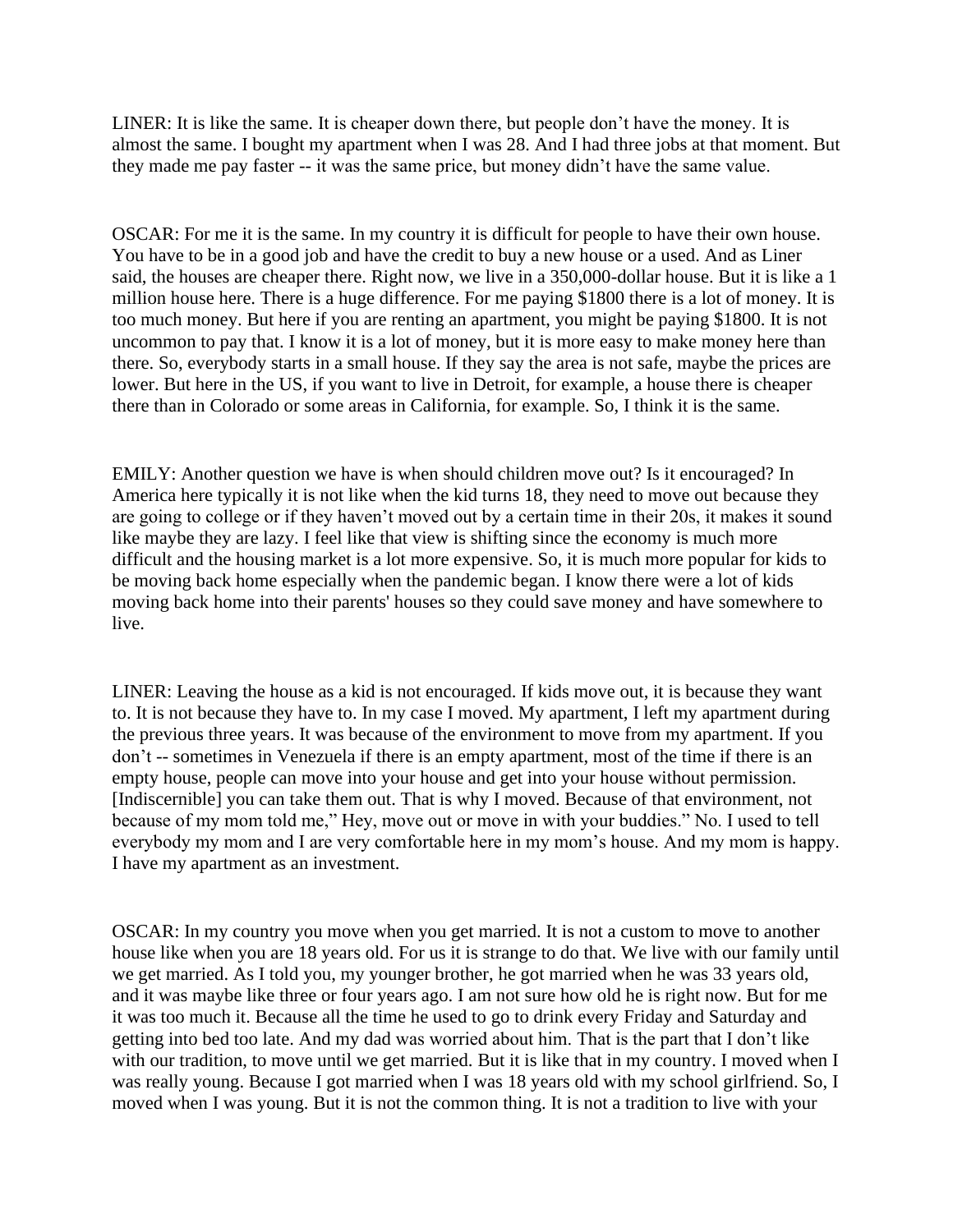family a couple of days when you get married. If you get married, you move it. It is like that. But here, I noticed that the children, 18 years old, they are still like almost children it. I mean it is getting older, but it is really young to make their own decision. It is a different culture here. My daughter is 18 years old and sometimes we talk about how she wants to move. For me, you know my brain is like it is really difficult to think about that. Because I know life is not easy. You know she has her own space here and she will move when she wants it. I don't want to push her to move, to live alone.

EMILY: Is marriage typically one of the few reasons why children move out? Are there a lot of different reasons? I know you had your reason and Oscar, you just gave one but are there other reasons that children move out? Or not very common.

LINER: Yes. Very similar. They move when they get married. But I am single. *(Laughter)*

EMILY: I feel like in America when people start dating, they will usually start living together when they get engaged and sometimes even beforehand. And if they are still with their parents by the time that happens, they move out and are already living together when they get married.

OSCAR: In my country everything is closer. If you go to universities, it's like 30 minutes from your house, or maybe 40. So, its in the same city so the people may go to live in another city to study. But in the case of my wife, for example, she lives in a small town, like one hour-and-ahalf from the capital. She made the decision to move just for studying and every weekend she goes back to her house with her family. Sometimes that happens. But it is not common. People used to live with their family, you know, study in the same city. And that is why we didn't have to move. It is easy for the guys; you know for the young people. They don't have to pay rent. It is expensive there. We talked about money last week and for example if you were 18 years old, 20 years old, looking for a job, they will pay you no more than \$350. With that you cannot live alone. And that is why you have to stay with your family. And maybe they push you to go to work to help them pay some bills in their house, but not for living alone. You realize it is impossible to live alone if you don't have a proper education and nice job to make your life alone

EMILY: I had a friend when she was 18, she was told to move out. In now she has like 22 and she lives with her parents again because it is just so expensive and her parents are finally realizing like oh, that wasn't really that smart of a decision to have her leave when she was 18. She cannot necessarily afford to live by herself even with a well-paid job like we could. So, I have noticed a lot of that happening here in America. Katie, what have you noticed? What has your family -- what are the kind of do?

KATIE: In my experience my aunt and uncle moved out of their parents' house after moving in again because of the financial situation. One thing I have noticed with my family is that a lot of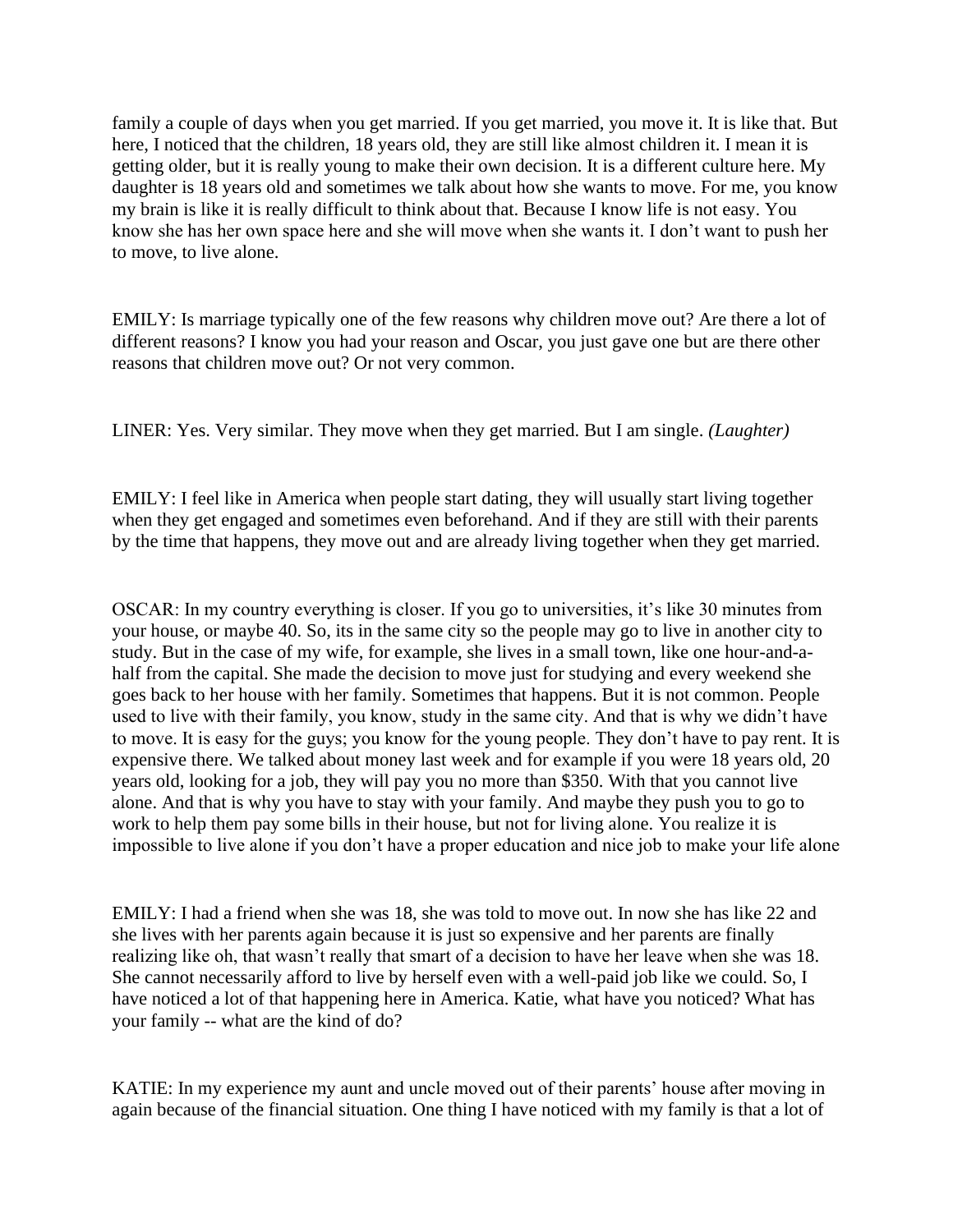the older generations talk behind their backs. Like, "Oh, they are not good enough to get their own place" They just say really bad things about them because they are having a difficult financial situation. That is just something I've noticed. It's still something that's looked down upon a lot in America. It is definitely changing, but I feel like a lot of older generations still want people to move out and live on their own and they don't want to keep depending or having people depend on them.

EMILY: Yes, that is kind of a thought that once your kids turn 18 you don't have to financially take care of them anymore. That is not your problem or your task necessarily. It's not like this is my child and I would do everything I can to help them with whatever for as long as it is needed. It is more like you are 18 and you are moving out. I might support you, but you have to do everything on your own now. Who is the most important person in a typical family? Does one family member have more control over the household or the family?

#### LINER: Mama. *(Laughter)*

OSCAR: In our tradition it is mama. The mother is the one who tells us what we have to do. It is the same in my house. My wife listens to me but also tells me what to do. I cannot tell her different.

LINER: In Venezuela, we see that many people, even if the children have more, they get together every now and then. For example, every week, every two weeks. They gather also on holidays. But when mama passes away, everybody gets a break, and it is very difficult to get together again.

OSCAR: The same thing happened with the family. We used to have amazing holidays and Christmas or the New Year holidays when my grandmother was alive. But when she passed away nobody gets together. My family, my mom and my dad started to have a new tradition with some friends. But, for maybe 18 or 20 years. I enjoyed a lot to be with my family. It was amazing. A lot of people eating the same food. That taste of the grandmother cooked the food. And we were sharing amazing moments. But I think at that time I don't understand how valuable *[struggling with pronunciation],* how can I say that, At the moment I did not realize how important it was to me or how amazing it was the time I was living. Everybody wants to grow up and make my own decision and maybe I did not enjoy that moment. But right now, I feel it was an amazing part of my life. I would like to live it again, but it's impossible. It is now just a part of my past.

EMILY: A quick note, you were very close on the word. It is valuable. You are very close. You are doing a great job.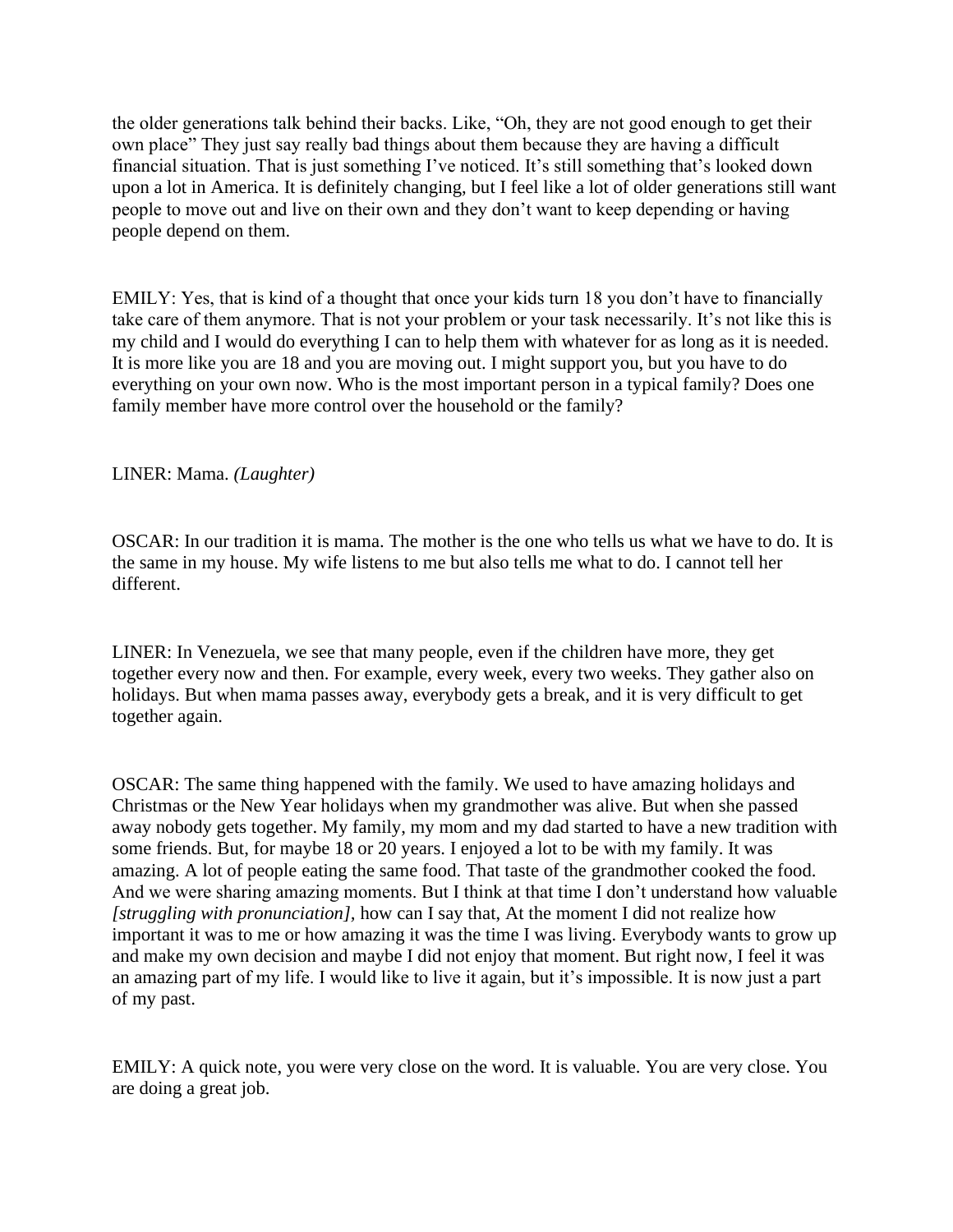OSCAR: Say it again please?

EMILY: Valuable.

OSCAR: Excuse me. Again? *(Laughter)*

EMILY: Valuable.

LINER: *(Laughing)*

OSCAR: Okay, okay. Don't judge. *(Laughter)*

EMILY: It is value and able together. You say those two words as one real quick. Valuable.

OSCAR: [Mutes himself and practices pronunciation of "valuable"]

LINER: You are muted!

OSCAR: I know! I was practicing, "valuable". I muted because I did not want you to listen. *(Laughter)*

[Oscar correctly says the word]

EMILY: That's awesome! That's great. Well, practice is going well so far. You did well that one time. I don't really -- I have not lived with my parents for a long time. I cannot really say too much as to who was the most important person in my household growing up. If Katie has more accurate answer or personal answer, that would be nice to hear.

KATIE: I don't speak for everybody, but in my family, it was typically my mom just because she brought in the most income for my family and she would do a lot of the cooking as well. She did a lot for my family. She was considered the most important person in the family. I know it is different for a lot of people. I know here in the U.S. a lot of times it is considered who brings in the most amount of money, but that is also varying from household to household.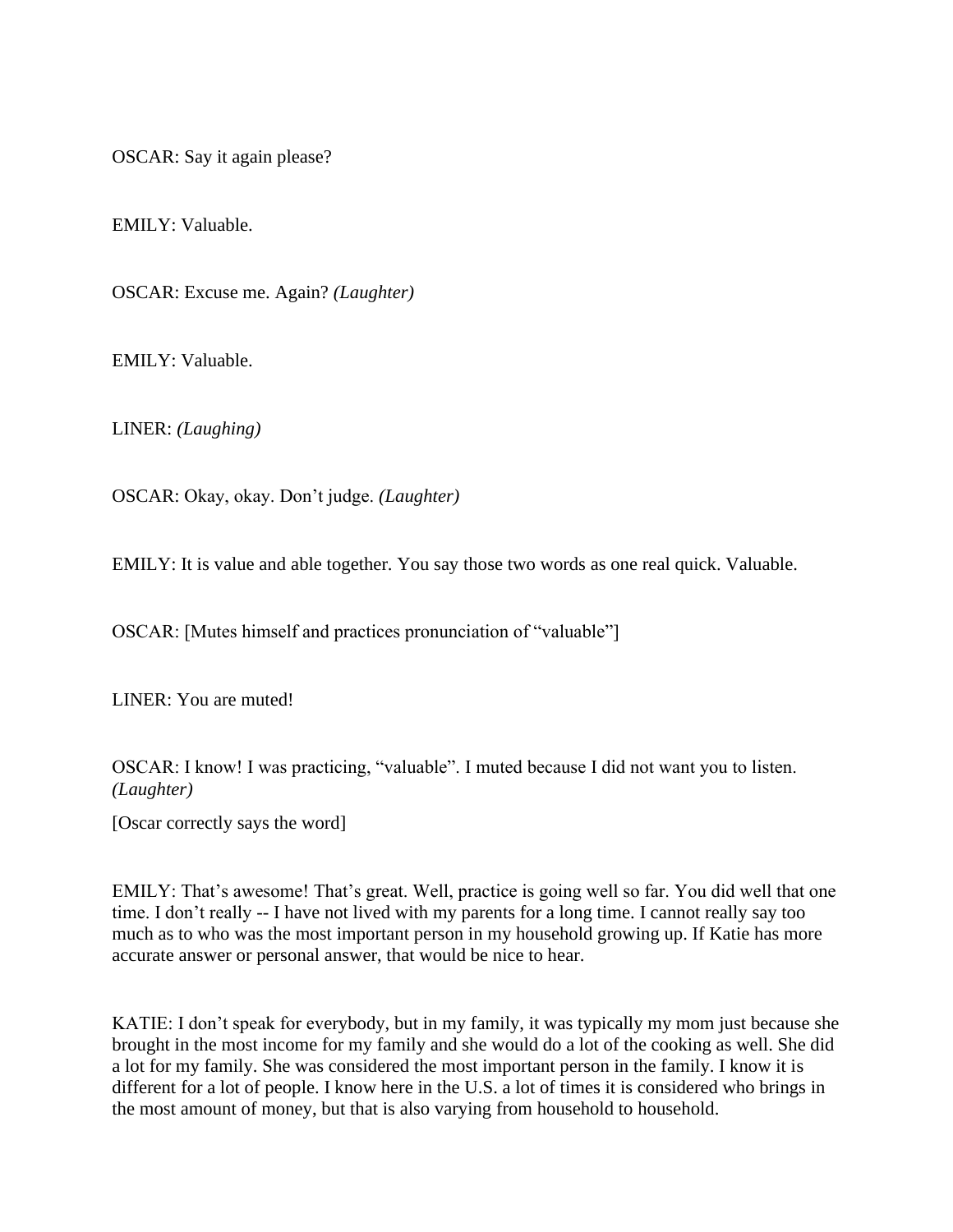EMILY: It was mentioned earlier that sometimes houses are built, and you just continue building and living at that house. Is it common for that to be the case when living in a house, to build or have -- how does that work?

LINER: Excuse me?

EMILY: Building houses? Here in America, you typically buy an already built house. You don't build your own house. How is that in Venezuela? Do you guys build your own houses more often? Or do you just buy already made houses?

LINER: We have both. People who live in the countryside frequently build their own house. Or some people who live in the city, in the -- I don't know -- in the suburbs, they can build their own house. But many times, you can buy an already made house. That is my case.

EMILY: I think it would be really fun to learn how to build my own house. I would feel very self-sufficient and capable. But I know it is expensive. Everything is. Maybe it is less expensive than buying a house. But in the future that is kind of what I would like to do which is build my own house, have a backyard for my dogs to run around in and play.

LINER: Yes. It would be fun. But I don't know if it is going to be easy to have my own house, to build it. But I would love to build it. For example, maybe a house with a container. I like that design.

EMILY: There are a lot of cool houses out there. What about you, Katie? Would you ever want to build a house?

KATIE: I think so. I think it would be a lot more fun. You can put in what you want to, and you don't have to work around what was already given to you. But I have heard it is cheaper in the US most of the time to build your own. But I have never had the experience of buying a house. So, I don't have anything to go off.

EMILY: One day I will own a home. I am just looking at some more questions. Do you think children should look after their parents once they get old?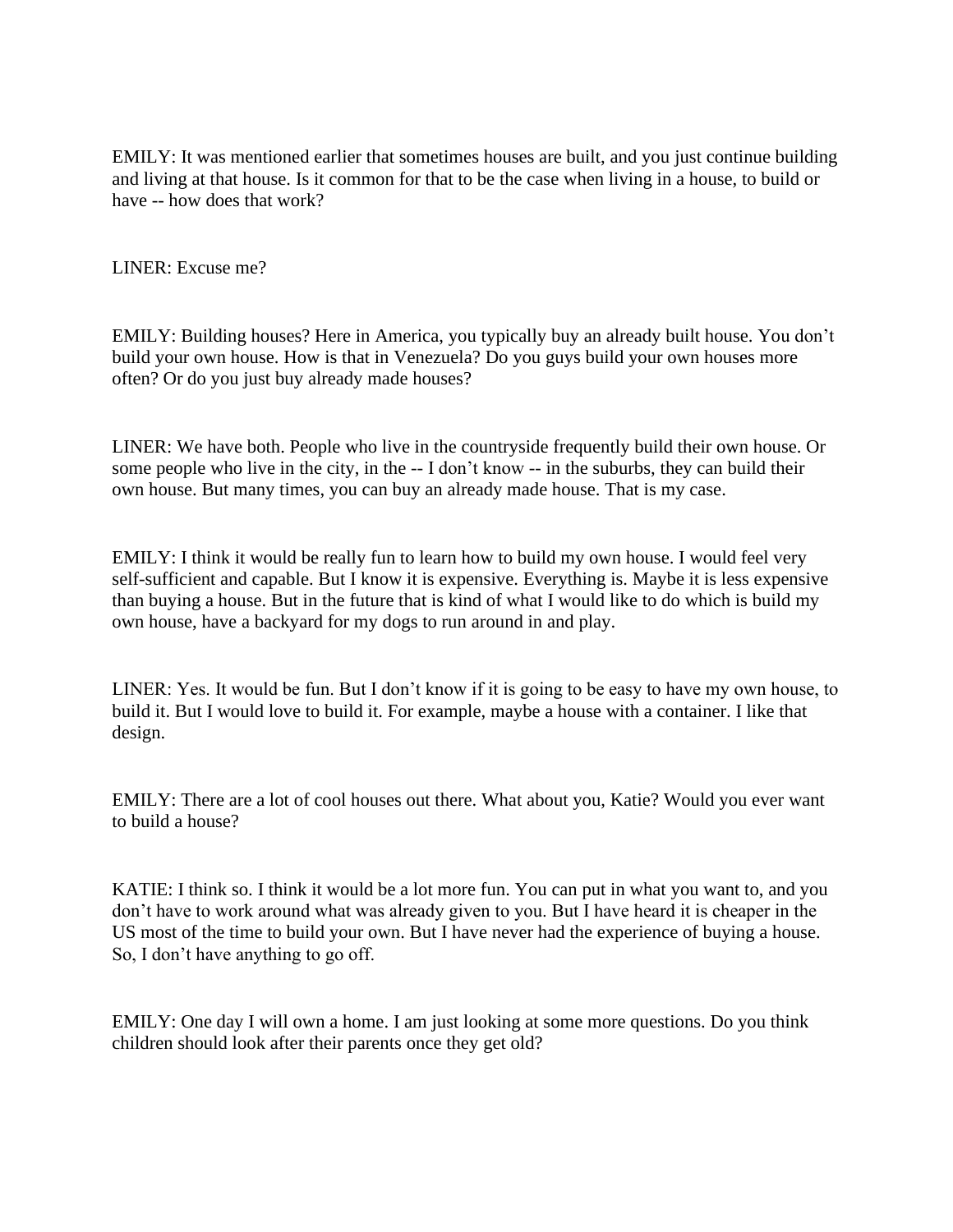LINER: I think yes. And I do that. If they don't have money, they are not able to work. And I think it is unfair to don't help them when they have done everything for me.

EMILY: What do you think about how in America people send their parents to like assisted living or senior homes?

LINER: Okay that is interesting. That is a good question. I don't think it is  $-1$  mean  $-1$  used to have two siblings, one of them has passed away. And the other one, she doesn't take care of my parents. The only one is me. So, in one moment in my life, I started to think that was very hard when I lived in Venezuela, to take care of them. And I felt, I started to feel the pressure because my older sister thinks I should do that, I should do that even alone. She has her kids, their kids, sorry. And I have to take care of my parents because I'm single. And in the moment, I thought oh, my gosh if I have children in a moment of my life, I'm going to do my best to be independent. An older woman, an old independent woman because it is very hard for kids to take care of their parents. So, I don't think it is a bad thing. Maybe right now you have a lot of options. Maybe I can buy a house, a place next to my house because parents like to feel independent too. And it is a way to take care of family and give them some level of independence.

EMILY: Yes.

LINER: It is very complicated for me at least.

EMILY: I think it is a very complicated thing. My grandpa recently turned 98 or 99 and in the past two or three years he was moved into a senior living home. But my uncle moved out and lived nearby so that my grandpa still has his independence and can socialize with people and do things, but also his son is there to help take care of him if there is anything unexpected that comes up, or if he needs to drive his car somewhere. So, it is definitely an interesting combination of independence and stability for care.

LINER: Yes.

EMILY: What about you, Katie?

KATIE: My grandparents are extremely stubborn, and they don't want people to care for them other than themselves. And so, they refused to be put into a nursing home despite getting pretty old. And my parents don't really have the time to look after them. So, it is just a complicated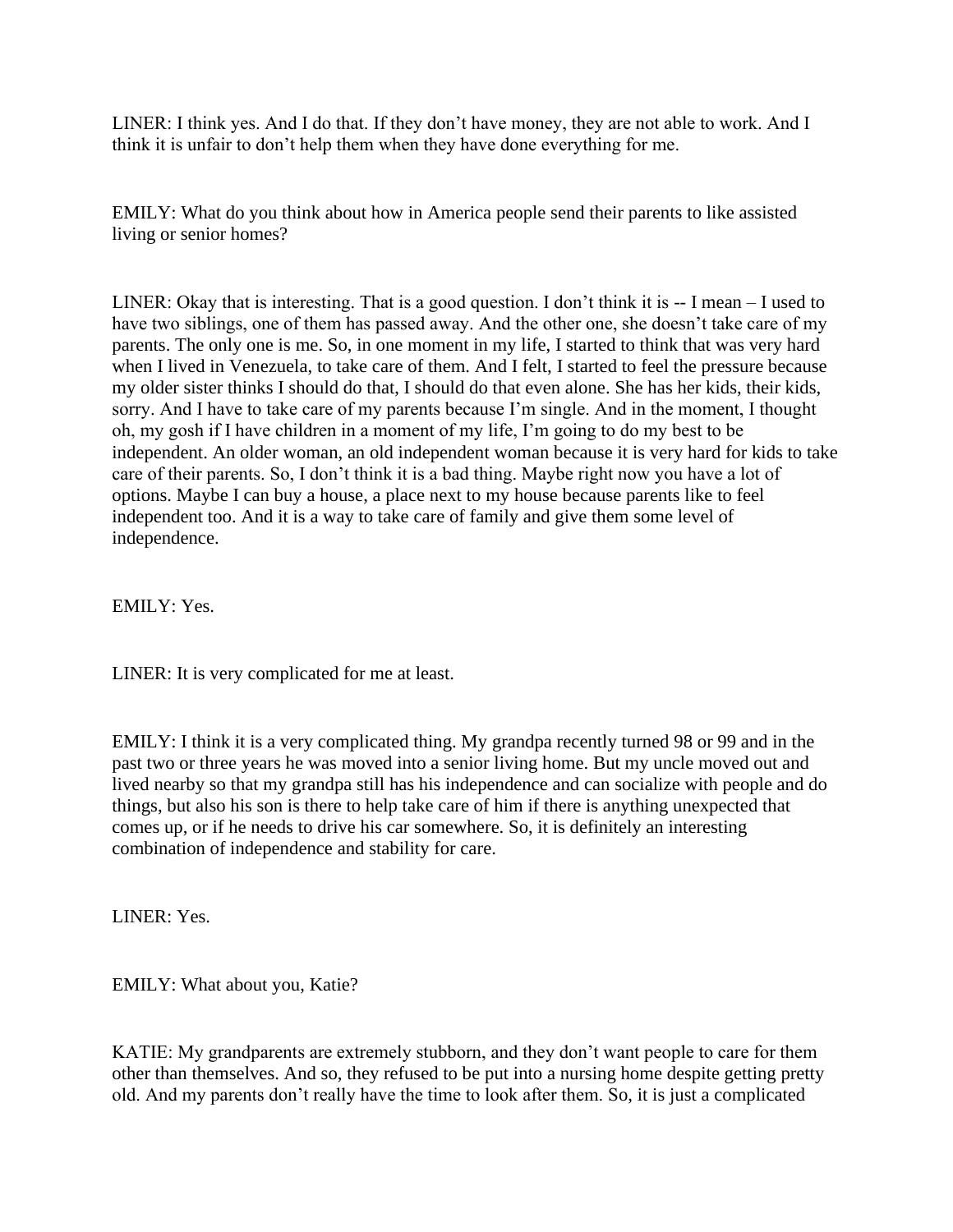situation in my family. But I think a lot of the time, I think it is good for the children to try to take care of their parents when they get older, but I know a lot of times it can be really difficult especially if the children are not in the situation where they can take their time to take care of another person along with themselves. And I think it just depends on where people come from.

EMILY: Oscar, I asked how you feel about children taking care of you when you get older, the children taking care of parents. And how senior homes or assisted living homes are viewed.

OSCAR: Okay, in my country we don't have proper senior homes. Maybe here we have professional places where you can find many options. Maybe in a suburb we would have a couple of good ones, but they are really expensive. Rich people can pay that. And it is most common that the family take care of their elders. And for example, I remember when my grandmother was sick and maybe she was like four years in a bed where she could not walk. And they had to feed her in her mouth every day for four years. So, one day it was my dad. Another day was the other brother, then a sister. So, they took turns on who will take care of her. As I told you, we don't have many professional options. My mom says that when she will be older, she don't want us to take care of her.. She wants to be in a professional place for taking care of her. So maybe people are changing their minds. But I am not so sure if when she gets older my brothers will let her be there. I am not so sure. Because it is not our culture.

LINER: It is the same for me in Venezuela. We have places, places for assistance to help people, seniors, but it is not our culture.

EMILY: We only have about five minutes left. And there are two questions that I think we have, but I will only ask one. How his divorce viewed and what happens when two people living together get divorced? Where do they live and how does that work?

OSCAR: I will tell my story. I got divorced when I was 25 years, 26, or something like that. And we were living in our own apartment. I rented a small house and she stayed there with our children and maybe in six months she decided to move with her family and let me live with my children. Then she moved to the US and then I took care of the children for the rest of the time. Now they moved to live with her because she got married here with a guy and that is why we are here too. Because they are legally here, and she made the request to change their legal status. And so, the children have the green card here. And it's accustomed that the people used to sell their house. And in my case, we sold everything. We sold the apartment and at that moment I decided that she take everything. I don't want to use nothing. But I think it depends on every situation. We had a bad situation between us. And she has problems about stress, and she was very violent. And I had to go to the police. And that is not common there. If you are a man and you do something like this, it is like you are just weak. You have to solve your problem on your own. It is not good to go to the police, but I know I had to do it because of my children. They were in danger at that moment.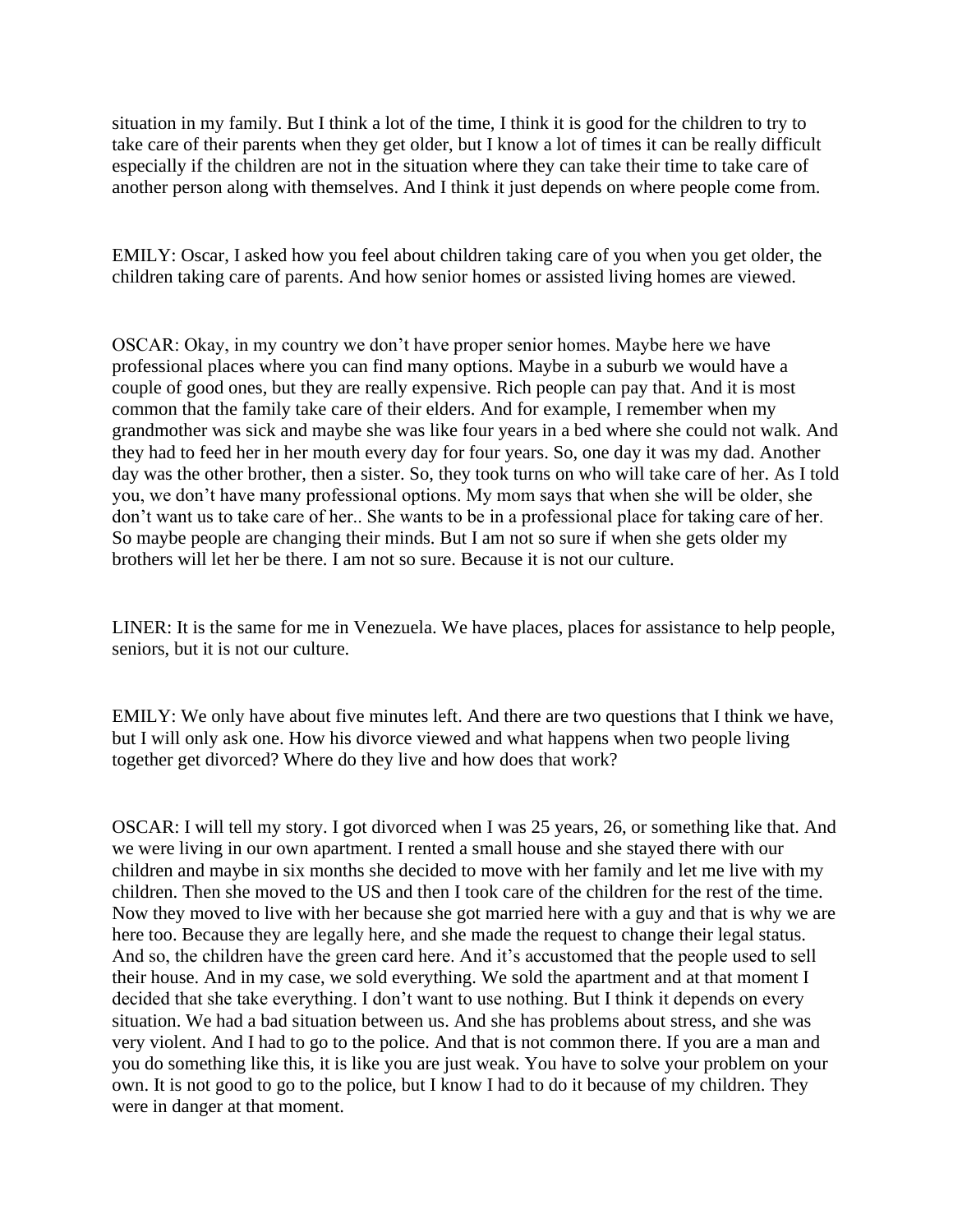LINER: In Venezuela, for people they divide everything. The cars, the house, maybe they sell everything and divide 50/50. They can then buy another house. Or they move back to their parents' house.

EMILY: Is divorce looked down upon? Like something you failed at marriage or something you find as a smart choice?

LINER: People think you fail. But sometimes, women might have divorced parties. They think it is a smart choice.

EMILY: In America there are typically lawyers that are involved to help divide who gets what. Is that a similar process?

LINER: Yes

OSCAR: It is the same.

EMILY: Okay.

OSCAR: But cheaper. There, it is cheaper if you divorce there. Really cheaper. *(Laughter)*

EMILY: Well, I really enjoyed the session. Is there anything else you guys want to add in the last couple of minutes we have together?

LINER: I think when people get divorced here, there's child support. In America you have to take care of your child until your children get 21. But in Venezuela is not like that. Many, many parents don't take care of their child. And if so, they get a small amount of money for their child. And most of the time the woman works, and they are a single mom. Maybe that is why families, the most important member of the family, is mom. Because she gets all the responsibility.

EMILY: I like that. Family is mom in a sense. Katie, Oscar, do you have anything you want to say? Are we good to end it? I think you guys did great today. I had another great time. I'm really happy we got to do this.